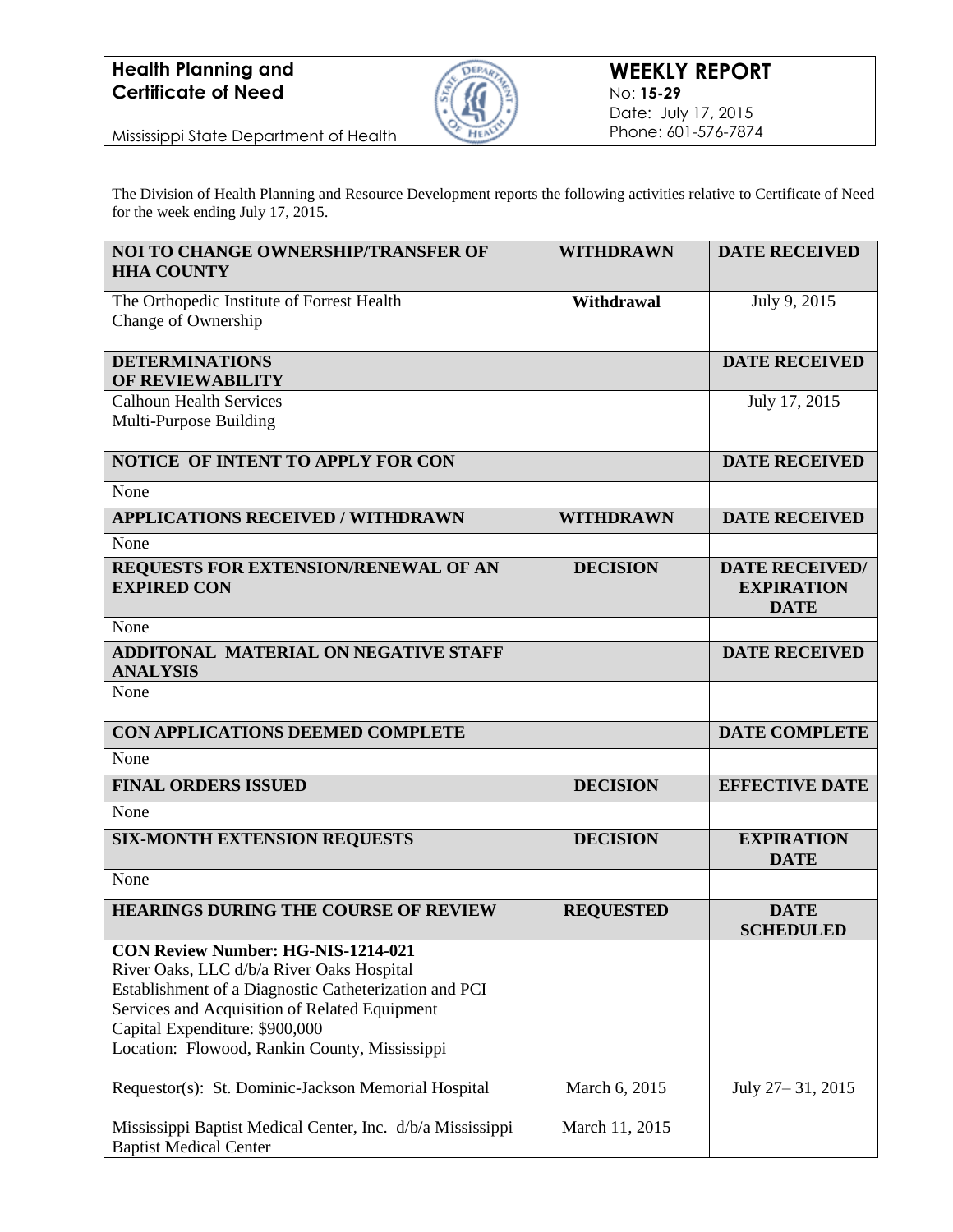## **Health Planning and Certificate of Need**



Mississippi State Department of Health

| <b>CON Review Number: ASC-NIS-0614-008</b>             |                        |                 |
|--------------------------------------------------------|------------------------|-----------------|
| Madison Physician Surgery Center                       |                        |                 |
| Establishment of a Multi-Specialty Ambulatory Surgery  |                        |                 |
| Center                                                 |                        |                 |
| Capital Expenditure: \$1,869,414.00                    |                        |                 |
| Location: Madison, Madison County, Mississippi         |                        |                 |
|                                                        |                        |                 |
| Requestor(s): Madison Physician Surgery Center         | September 10, 2014     | To Be Scheduled |
|                                                        |                        |                 |
|                                                        |                        |                 |
| <b>CON Review: HG-RLS-1210-039</b>                     |                        |                 |
| Patients' Choice Medical Center, Raleigh               |                        |                 |
| Lease/Relocation of 10 Chemical Dependency Beds &      |                        |                 |
| Offering of Adult Chemical Dependency Services         |                        |                 |
| Capital Expenditure: \$58,400                          |                        |                 |
|                                                        |                        |                 |
| Requestor: Alliance Health Center, Meridian            | March 16, 2011         | To Be Scheduled |
|                                                        |                        |                 |
| CON Review: FSF-NIS-0610-025                           |                        |                 |
| Gumtree Imaging, LLC Tupelo                            |                        |                 |
| Acquisition/Establishment and Offering of MRI Services |                        |                 |
|                                                        |                        |                 |
| Capital Expenditure: \$1,090,000                       |                        |                 |
|                                                        |                        |                 |
| Requestor: The Imaging Center at Gloster Creek Village | <b>August 26, 2010</b> | To Be Scheduled |
|                                                        |                        |                 |
| CON Review: ESRD-NIS-0908-031                          |                        |                 |
| Fresenius Medical Care-Calhoun City                    |                        |                 |
| Establish/Const of a 6-Station ESRD Facility in        |                        |                 |
| <b>Calhoun County</b>                                  |                        |                 |
| Capital Expenditure: \$462,471                         |                        |                 |
|                                                        |                        |                 |
|                                                        | March 9, 2010          | To Be Scheduled |
| Requestor: Fresenius Medical Care                      |                        |                 |
|                                                        |                        |                 |
| CON Review: ESRD-NIS-0908-034                          |                        |                 |
| <b>Fresenius Medical Care-West Point</b>               |                        |                 |
| Establish/Const of a 10-Station ESRD Facility in       |                        |                 |
| Clay County                                            |                        |                 |
| Capital Expenditure: \$380,000                         |                        |                 |
|                                                        |                        |                 |
| Requestor: Fresenius Medical Care                      | March 9, 2010          | To Be Scheduled |
|                                                        |                        |                 |
| CON Review: ESRD-NIS-0908:035                          |                        |                 |
| Fresenius Medical Care-Water Valley                    |                        |                 |
| Establish/Const. of a 6-Station ESRD facility in       |                        |                 |
| Yalobusha County                                       |                        |                 |
|                                                        |                        |                 |
| Capital Expenditure: \$462,471                         |                        |                 |
|                                                        |                        |                 |
| Requestor: Fresenius Medical Care                      | March 9, 2010          | To Be Scheduled |
|                                                        |                        |                 |